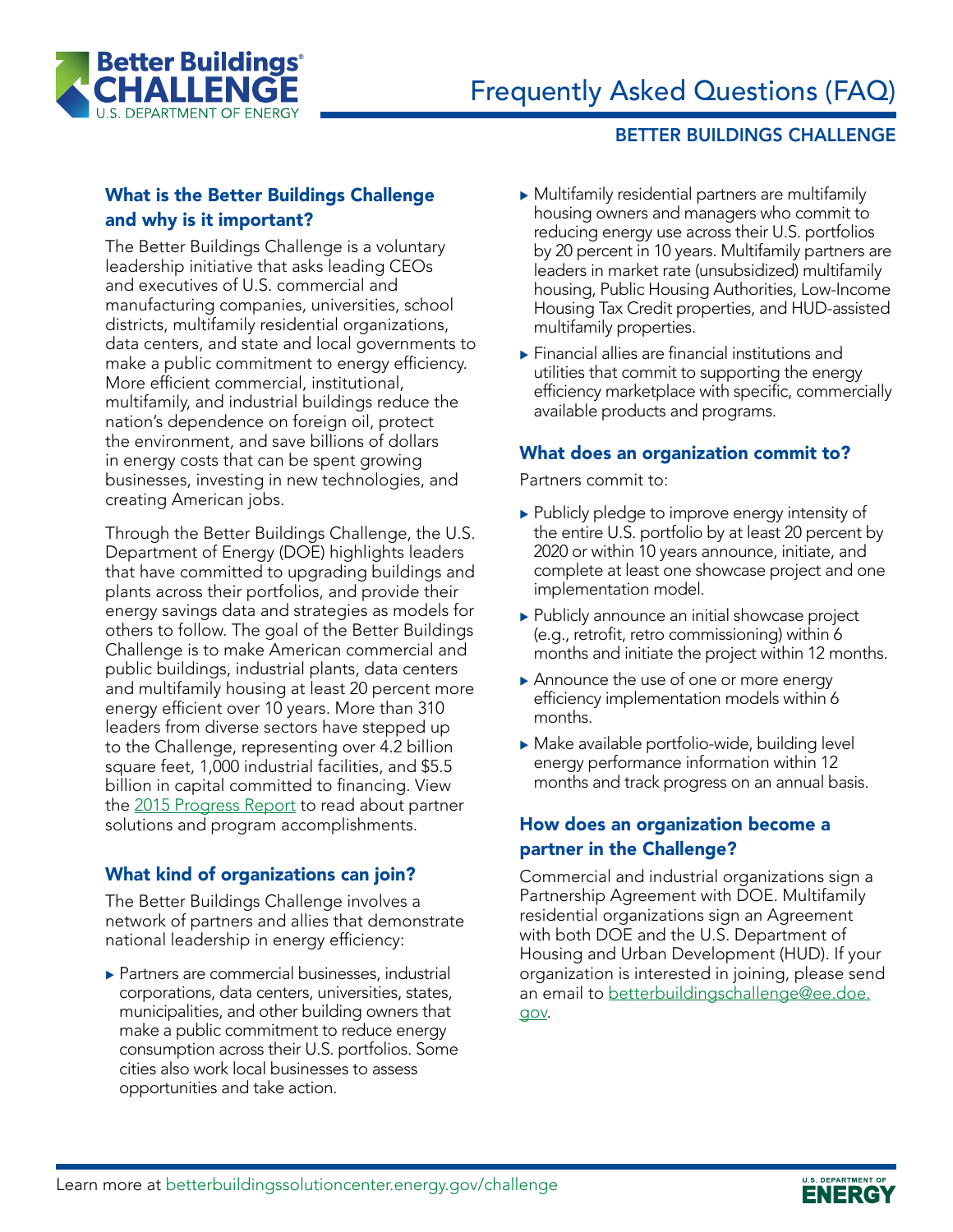## What does the government offer Better Buildings Challenge partners?

DOE and HUD provides national recognition to partners for achieving program milestones and energy efficiency results, and also recognizes partners who leverage, develop, and share innovative energy efficiency implementation models and showcase projects. DOE works with partners to identify and overcome barriers to tracking energy data, and water data for those that participate in the water program. DOE offers assistance in the creation of energy efficiency implementation models.

## How does the Better Buildings Challenge fit into the larger Better Buildings Initiative?

The Better Buildings Initiative, launched by President Obama in 2011, is a broad, multi-strategy effort to improve the energy use of our nation's commercial, industrial, residential, and public buildings by 20 percent over 10 years. Better Buildings harnesses public and private sector leadership, state and local policies, financing mechanisms, workforce development, and efforts to improve building energy information to meet that ambitious goal. Hundreds of organizations are currently partnering with the Energy Department and furthering four key strategic areas to accelerate investments in energy efficiency:

- $\triangleright$  Developing innovative replicable solutions with market leaders,
- $\blacktriangleright$  Developing a skilled clean energy workforce,
- $\blacktriangleright$  Making energy efficiency investment easier, and
- $\blacktriangleright$  Leading by example in the federal government.

# How is the Better Buildings Challenge working with multifamily organizations?

In 2013, HUD and DOE partnered to expand the Better Buildings Challenge to the multifamily residential building sector. Multifamily buildings and operations can be made much more efficient using a variety of cost-effective energy improvements and operational changes, while simultaneously creating jobs and building a stronger economy. Participating residential building owners and managers commit to reducing energy consumption by at least 20 percent over 10 years.

# What is the Better Buildings, Better Plants Program and how does it fit with the Better Buildings Challenge?

The Better Buildings, Better Plants Challenge is the industrial component of the Better Buildings Challenge. Participating manufacturing partners make largely the same set of commitments as the commercial building, education, and community organizations participating in the Better Buildings Challenge. These manufacturing firms are recognized by DOE at the highest level for their willingness to provide solutions to the marketplace and help other industrial organizations benefit from their efforts.

DOE also provides recognition to manufacturers through the Better Buildings, Better Plants Program. Through this program, manufacturers pledge a 10-year, 25 percent energy intensity improvement target, or similarly ambitious target for their sectors, and agree to report their progress annually to DOE. Manufacturers participating in the Program tier do not face the same requirements regarding showcase projects, energy efficiency implementation models, and public disclosure as the companies in the Challenge. As a result, Challenge partners receive higher-level recognition for their efforts. DOE is also now working with water and wastewater treatment agencies through both the Better Buildings, Better Plants Challenge and Program.

DOE is working with Better Plants and Better Buildings partners to extend the benefits of energy efficiency to their suppliers. Partners leverage existing Better Plants and Better Buildings program resources and encourage key suppliers to collectively set, track, and meet energy savings goals. View the [Supply Chain overview](mailto:http://energy.gov/eere/amo/downloads/better-plants-supply-chain-pilot-overview?subject=) for more information.

# What is the Better Buildings Alliance and how is it related to the Better Buildings Challenge?

The [Better Buildings Alliance](mailto:https://www4.eere.energy.gov/alliance/node/9?subject=) is a collaborative effort to develop high-impact technical and market solutions for improved energy efficiency in commercial buildings. More than 200 organizations representing 11 billion square feet across various markets have joined this initiative and work with DOE's network of research and technical experts to develop and deploy innovative, cost-effective, energy-saving solutions.

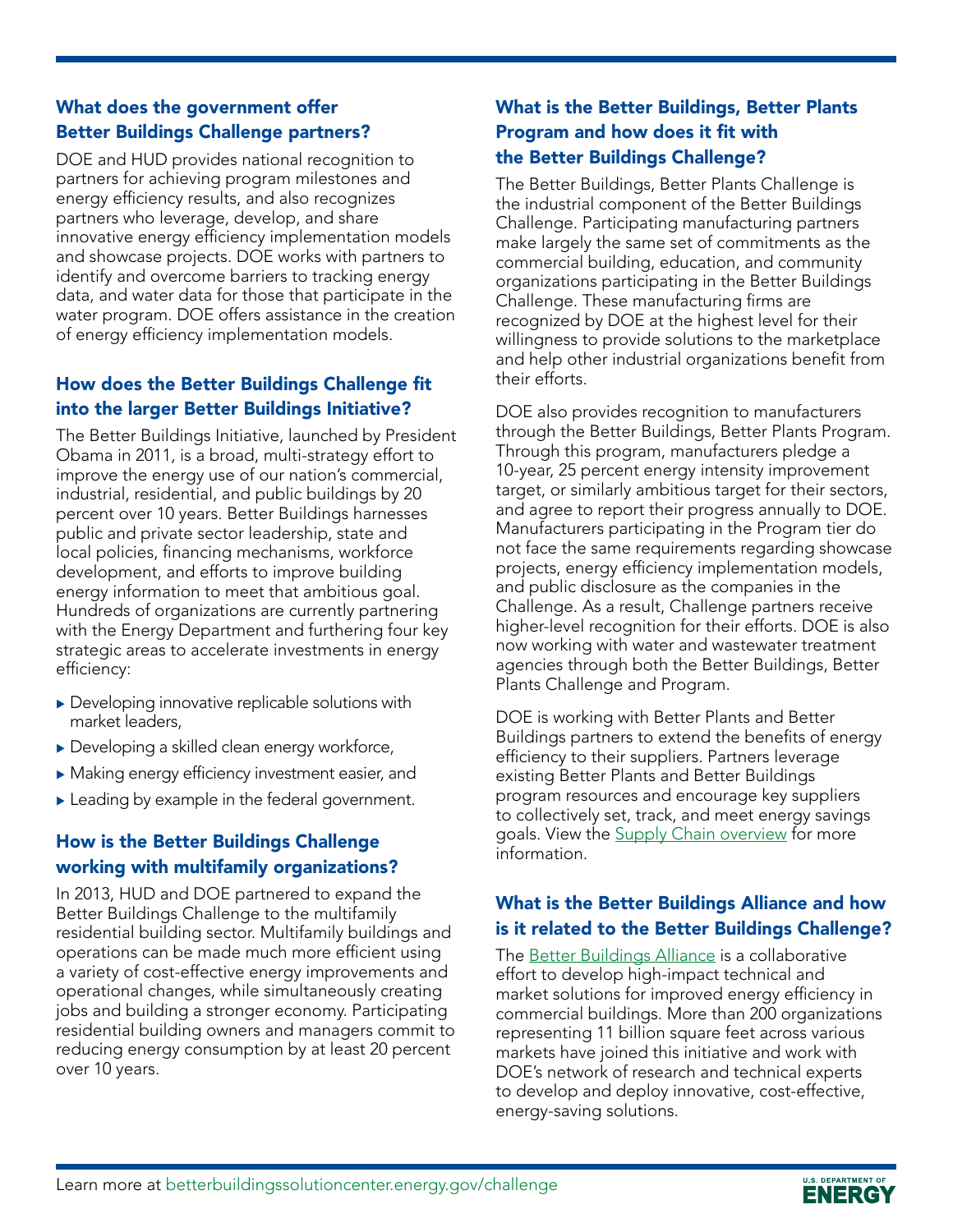### What are energy efficiency implementation models?

An implementation model is a replicable pathway for the deployment of energy efficiency in an organization. Implementation models identify solutions that address key barriers to energy or water efficiency within the partner's organization, and details the approach the partner took to create a sustainable solution.

These models might be business processes, implementation approaches or financing strategies. Partners agree to identify at least one implementation model, share the process they followed, and articulate the specific tools, documents and steps used to meet energy savings targets. Partners are encouraged to highlight more than one model to show how they achieved significant savings. Partners that choose to track and report water data as part of their Better Buildings Challenge commitment are invited to develop an implementation model highlighting water savings strategies.

# What are the requirements regarding data reporting and transparency?

The Better Buildings Challenge is interested in working with sector leaders to develop unique and applicable data tracking reporting methods for energy and water use. All partners commit to report publicly on energy consumption across their organizations and at the individual building level annually. In addition:

- Better Buildings Challenge portfolio partners provide square feet of floor space, site energy use, source energy use, weather-normalized energy intensity, energy intensity adjusted for space attributes/ operating characteristics (where available), total energy cost, and energy cost per square foot.
- $\blacktriangleright$  Manufacturing partners provide corporate-wide data on energy consumption, energy savings, and level of investment in energy efficiency and financial returns will be collected on an annual basis. Facility-level data will also be collected from manufacturers, but steps will be taken to mask and aggregate the data to protect confidential business information.
- $\blacktriangleright$  Multifamily residential partners provide energy usage across their entire portfolio, including common-area and tenants space for each of their properties. Obtaining this data can present challenges, depending on the metering and

billing configurations at a given property. In some cases, owners and managers can access wholeproperty energy consumption data through the utility company or by obtaining data authorization agreements from tenants. In other cases, Better Buildings Challenge has developed a protocol for partners to sample tenant energy use.

Data center partners provide Power Usage Effectiveness (PUE), a measure of total data center energy use divided by IT energy use.

## How do partners track water savings?

DOE is working with existing Better Buildings Challenge partners to expand their resource management strategies to include water in addition to energy, set water savings goals, track progress, and showcase solutions. Qualifying partners may choose to track and report water data as part of their Better Buildings Challenge commitment. Partners sharing water data will establish a goal across their portfolio and share baseline data and performance data on an annual basis. View the Better Buildings Challenge [Water Savings overview](mailto:http://betterbuildingssolutioncenter.energy.gov/sites/default/files/news/attachments/Better-Buildings-Challenge_Water-Savings-Overview.pdf?subject=).

## What is a showcase project?

Showcase projects demonstrate that partners are taking immediate, concrete actions resulting in significant and real savings. They are an opportunity to highlight the development, implementation and results of projects that share strategies, solutions, and results for significant energy, water, and cost reductions. Partners are encouraged to have multiple showcases, but are asked to identify at least one showcase within three months of joining the program and begin implementation within nine months.

Showcase projects are expected to show savings of 20 percent or more (10 percent for manufacturing partners), over either an established baseline period (for retrofits) or relative to similar plants (for new construction). The baseline period should be the 12 months of usage prior to the start of construction, and actual savings are reported 12 months following project completion. Showcase projects can be posted with estimated savings figures and should be updated once actual data is available. Partners that have both energy and water reduction goals may submit a showcase project reflecting work in both or either areas.

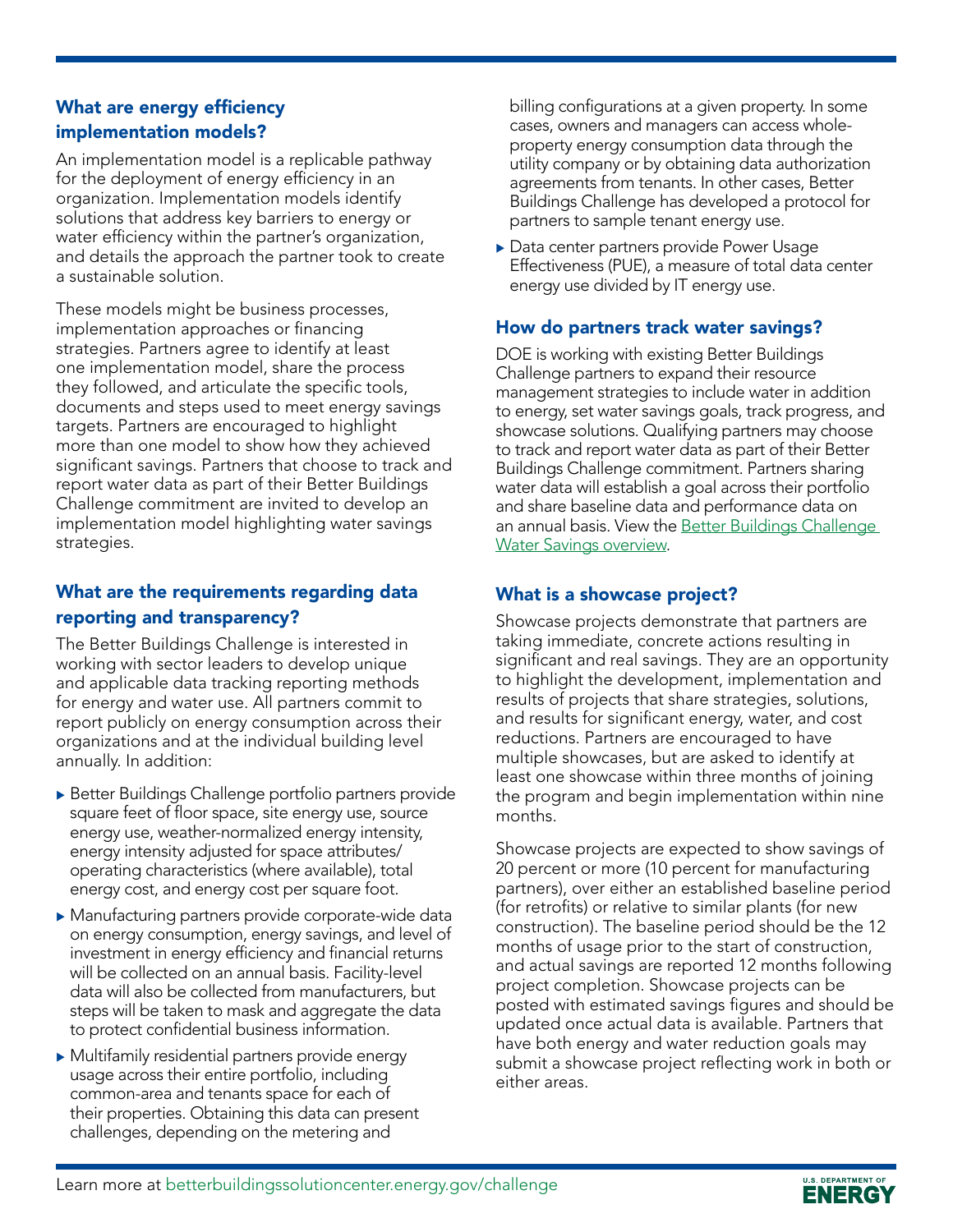Showcase project requirements differ slightly for Better Buildings, Better Plants Challenge partners. For Industrial partners, showcase projects should be:

- $\blacktriangleright$  A whole building retrofit,
- ▶ A project over \$1 million, or
- $\triangleright$  A project that improves energy efficiency by 10 percent or more in a single facility.

Industrial showcase projects must be completed within two years from when they are announced.

## How does the Energy Department work to amplify partner solutions?

Showcase projects, implementation models, and other energy efficiency solutions that are tested and proven by partners are featured in the Better [Buildings Solutions Center](mailto:http://betterbuildingssolutioncenter.energy.gov/?subject=). There are now more than 400 solutions available on this online tool, which is designed to help organizations easily find energy efficiency solutions by topic, building type, solution type, building size, sector, technology, location, and more.

In addition, the annual Better Buildings Summit is a national meeting where leading organizations across key sectors showcase solutions to cut energy intensity in their buildings portfolio-wide. The Summit is designed for partners and stakeholders to exchange best practices and highlight demonstrated market solutions with an equal emphasis on discussing future opportunities for greater energy efficiency in America's homes and buildings. At the May 2015 Summit, more than 900 participants engaged in dialogue focused on sharing proven approaches.

The first Better Buildings Challenge SWAP was released in 2016. Hilton Worldwide and Whole Foods Market engaged in a new and highly accessible form of inter-industry collaboration, as energy experts from each organization worked together on camera to unveil energy saving opportunities in each other's buildings. It has proven to be a great way to raise the profile of energy efficiency, and the solutions offered through Better Buildings.

#### What are Better Buildings Accelerators?

[Better Buildings Accelerators](mailto:http://www1.eere.energy.gov/buildings/betterbuildings/accelerators/?subject=) are designed to demonstrate specific innovative policies and approaches, which will accelerate investment in energy efficiency upon successful demonstration. Initiated under President Obama's Climate Action Plan in 2013, each Accelerator is a targeted, shortterm, partner-focused activity designed to address persistent barriers that stand in the way of greater efficiency. There are 10 different Accelerators:

- **Clean Energy for Low Income Communities NEW**
- Combined Heat and Power (CHP) for Resiliency NEW
- $\blacktriangleright$  Data Centers
- **Energy Data COMPLETED**
- **Energy Savings Performance Contracting**
- $\blacktriangleright$  Home Energy Information
- Home Upgrade Program
- **Industrial Superior Energy Performance**
- Outdoor Lighting
- Wastewater Infrastructure NEW

### What are the commitments for financial allies?

Financial allies provide innovative financial products to help partners and other organizations fund energy efficiency projects, demonstrate transparency in their approaches for others to follow, and promote energy efficiency financing opportunities.

Financial allies commit to invest in or lend at least \$25 million for commercial or multifamily building energy efficiency projects within 12 months, or collaborate with industry leaders and stakeholders to create at least a \$25 million market for each financial product within 18 months. They also agree to assign a senior-level liaison who is committed to allocating the necessary resources to pursue all potential projects resulting from the Better Buildings Challenge. Financial allies also commit to provide information on financial products, share financial performance and information, and to publicly promote energy efficiency financing opportunities.